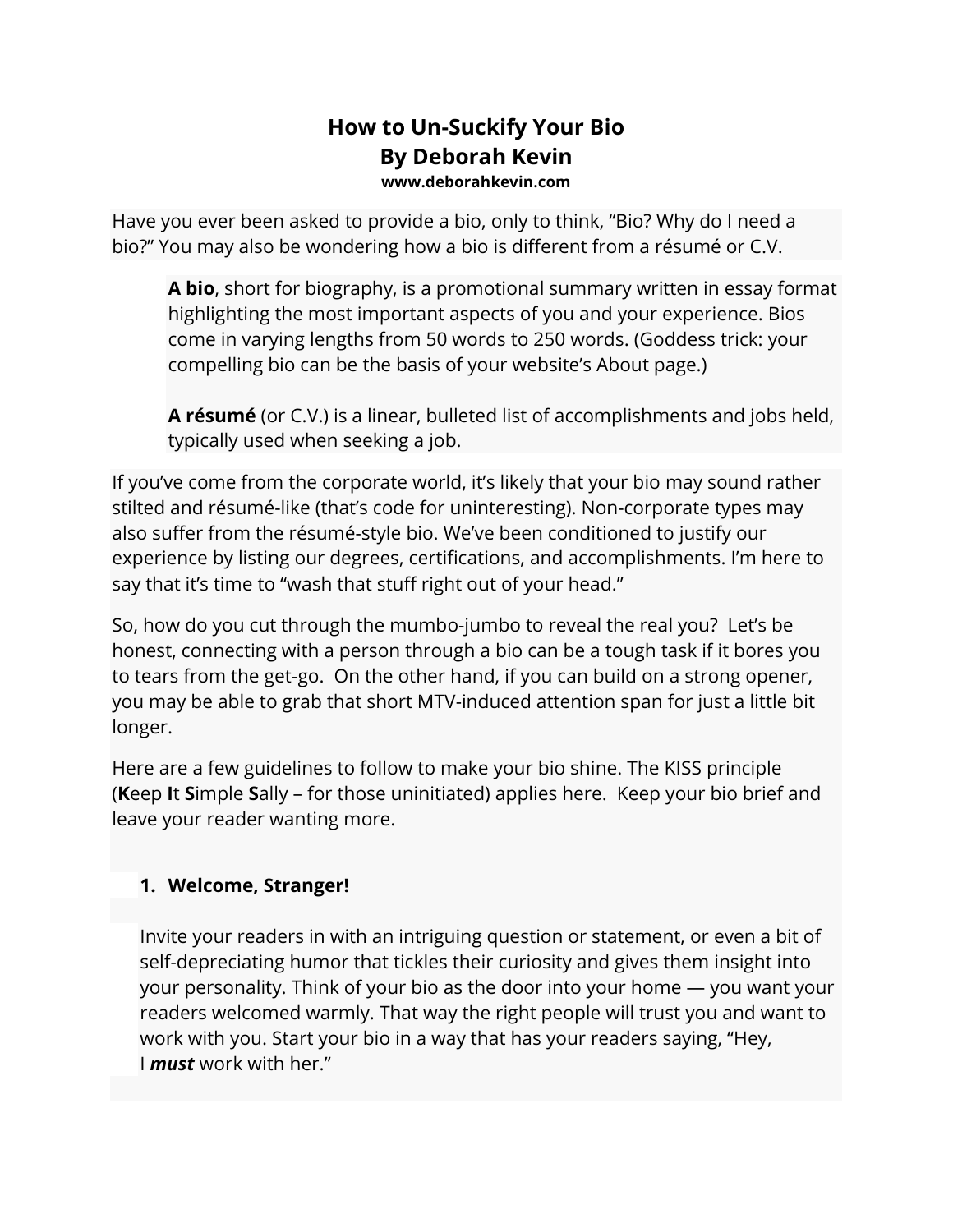## **2. Avoid Corporate-Speak**

Be real and share a tidbit of what inspires you. Try to explain that warm, fuzzy feeling of satisfaction you get when a plan comes together or your client's eyes light up overseeing the fruits of her labor. Be real! If you're the kind of person who regularly drops the f-bomb in your speech, don't write as though you're part of the royal family. In terms of blue language, a little goes a long way.

## **3. Keep it Conversational**

Create a comfort level and entice your reader to learn more. You don't want to speak above the reader, so bring your bio down-to-earth. If a future client or strategic partner were sitting in your living room drinking tea, what would you say about yourself? Tweak the tone and hone your message.

## **4. Share a Philosophy or Value**

People appreciate people who can see the bigger picture. Share a philosophy or value that shows you understand life, why things happen, or what it all means in the long run. What keeps you from running back to a corporate gig? (Free K-Cups in the company break room aside.)

## **5. What Makes You Different?**

No, we don't mean the strange sound you make when you get up off the couch or the weird condiment you put on an otherwise traditional food, but rather what qualities do you bring that helps you get the job done more effectively than others in your field? Is it your ability to get results? Or the way you can relate to and ease a worried client?

# **6. Be Vulnerable**

Share a one of your quirks or short story that demonstrates a situation where your direct action resulted in success. Real people love real world examples of getting the job done in an out-of-the-box manner. They may not remember that name of the award you won, but they'll hold onto a success story. (Goddess trick: nothing cements a relationship faster than being vulnerable enough to share a story of failure, which was ultimately overcome.)

# **7. The** *Like* **Factor**

People want to work with people they like, plain and simple. Even I want to steer more work and referrals to people I care about – and even bring them in on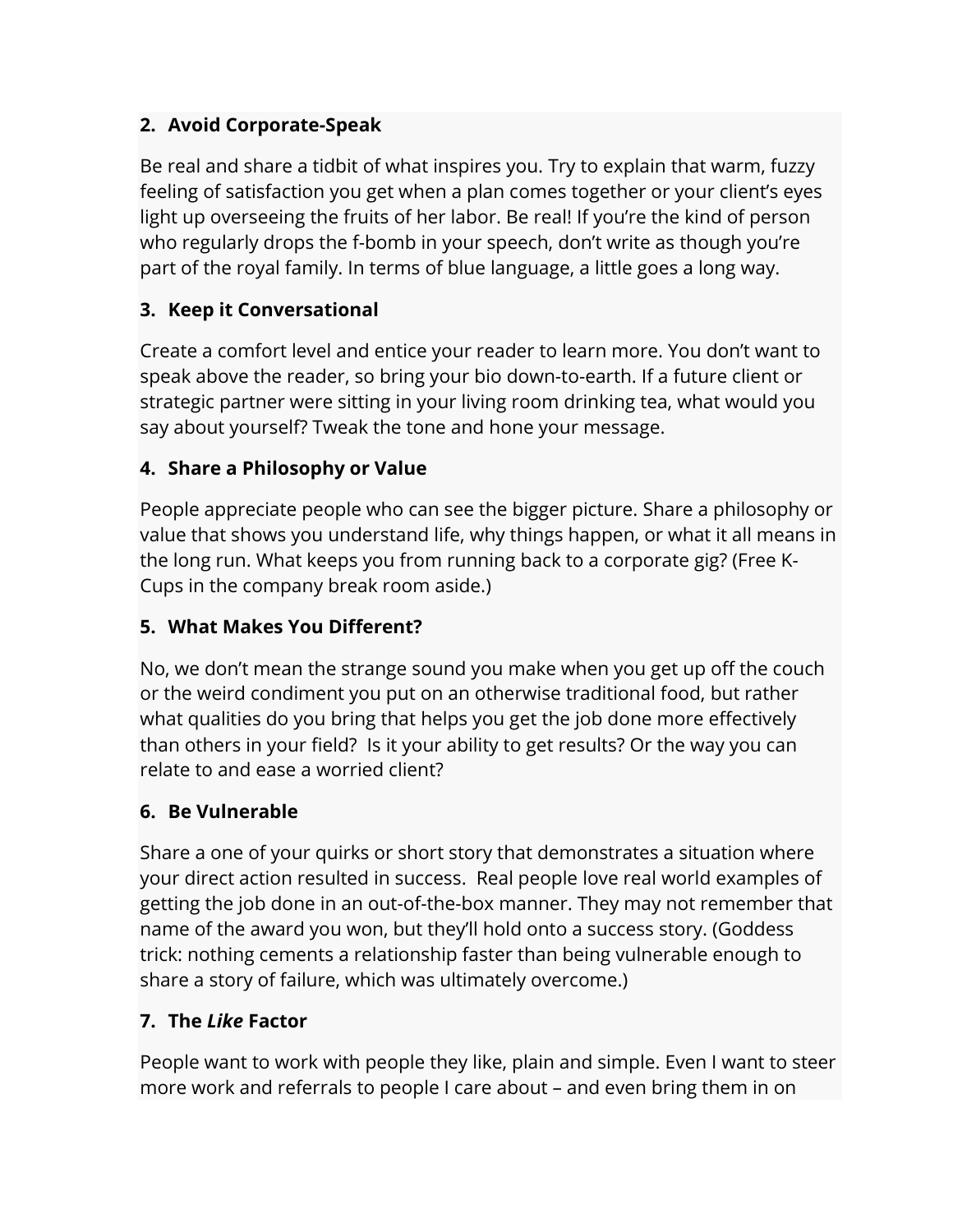projects of my own. (You want to create the opposite feeling of working with the cable company, am I right?) So, without sounding like a desperate teenager looking for a prom date, come up with something that portrays your likeability. You know you're a cool cat, so relay that in a subtle manner.

### **8. Break it Down for Your Audience**

Grab a big o'can of "Jargon-B-Gone" and use it liberally when writing your bio (or any writing for that matter). People may not know your industry's jargon. Break down your bio in real, easy-to-understand simple English. (Goddess trick: think about how would you explain what you do to your grandmother.)

## **9. Ease the Ego**

Instead of a laundry list of your accomplishments, give a broad view of why what you've accomplished matters *to your clients*. This is a subtle switch from the "here's what I'm all about" to "here's why you should care." Brené Brown has a great mantra by which she lives, "Don't shrink, don't puff up, stand in my sacred ground." How can you be authentic without shrinking or puffing up, while honoring yourself and your experience?

### **10.Would** *You* **Read It?**

Finally, re-read what you wrote. Share a draft with two or three trusted readers. How do they respond? They may even give some insight into the way you operate that you may not have even been aware of. If they do, incorporate those details.

Here are brief examples of a sucky bio and a riveting one:

### **Sucky Bio**:

Jane Flugel graduated summa cum laude from Florida State University with a degree in psychology. After working in the corporate world for 27 years as a clinical psychologist, Jane launched her own coaching business, HeadShrinkers, which helps middle-aged women tap into their power and take decisive action.

### **Compelling Bio:**

When Jane Flugel rappelled down the side of Mount Rushmore and felt a burst of adrenaline, she knew she could no longer be held captive by "The Man." Shedding her clinical psychology practice of 27 years, Jane launched